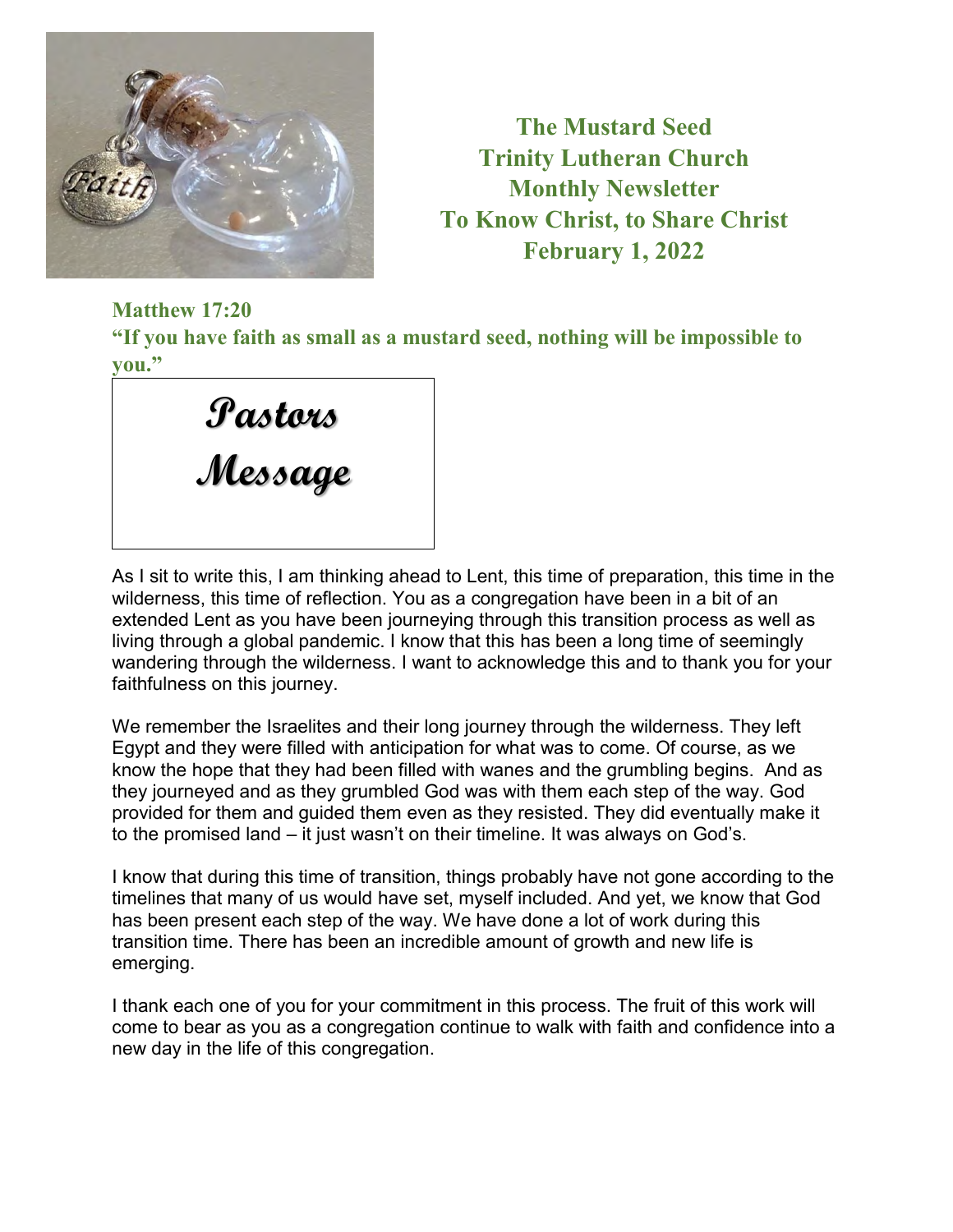All of this reminds me of a passage from the prophet Jeremiah, "For surely I know the plans I have for you, says the Lord, plans for your welfare and not for harm, to give you a future with hope." This is really the journey that we are each on. May we each continue with the blessings of God that abound.

Pastor Jodi Golden-Lund

# **Trinity's Annual Congregational Meeting—February 6, 2022**

### **Meeting will be held following Worship**

In preparation for this year's congregational meeting, the council wants to alert you to a proposed change in the structure of the council as well as introduce you the nominated slate of incoming council candidates. At our February 6th Annual Meeting the congregation will be asked to vote on this recommended change in council structure prior to voting on the nominated slate of new council members.

#### Trinity Council Recommendation Regarding Structure of the Council

After careful consideration the Trinity Council has decided to recommend two changes in the congregation's bylaws regarding the structure and make-up of the council:

- 1. Increase the number of members on council by adding up to three at-large seats. *(This change makes recruitment easier and brings more members into the planning and decision-making process of the congregation.)*
- 2. Reduce the number of officers on the council by making the financial secretary position an appointed position. *(This appears to be the norm in other small congregations. The Treasurer is the legally required officer. The person appointed to this position would not be required to attend council meetings.)*

Official changes in the bylaws must ultimately be made through ELCA's Constitution Update and Revision process. Trinity is currently in the process of updating our Constitution and Bylaws—but that process has not yet reached the point where we can submit the updated and revised documents for a congregational vote. That vote will take place sometime in the next year.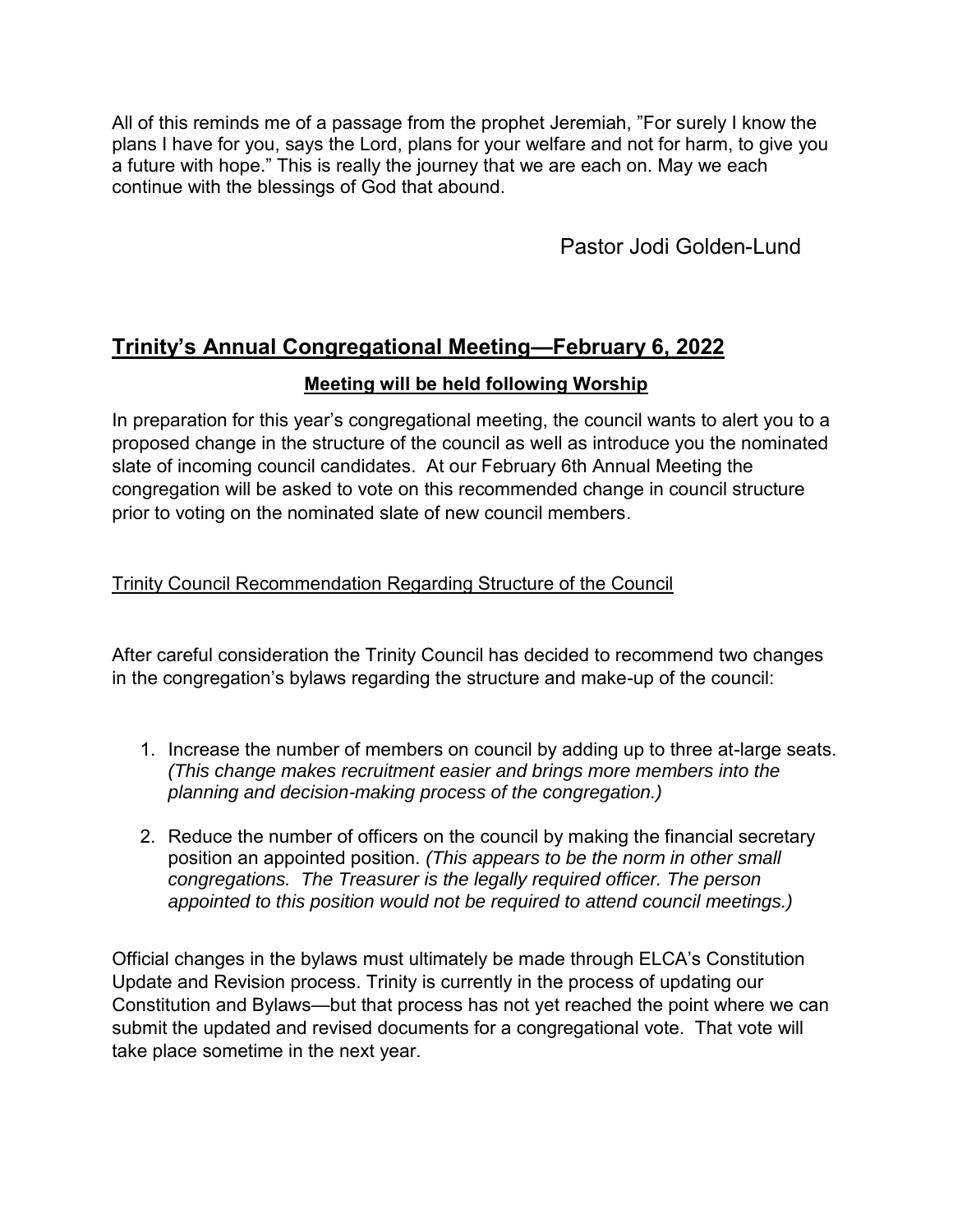The council does not think it is wise to delay these two changes in bylaws for another year. These changes are needed so that the council can most effectively implement Trinity's mission and complete the planning and work needed for a successful transition to a "settled pastor." Moreover, the nominating committee had great success in finding persons willing to serve on a council with the new structure.

It is worth noting that the current structure of the council was approved by a congregational vote but never passed through the official update and revision process. Therefore, it seems consistent with past practice and reasonable for the congregation to vote on these two changes prior to the vote on the completed revised documents.

### **Proposed 2022 Trinity Lutheran Council**

*Those up for election in 2022 are in bold.* 

President: **Muriel Josten** 

Vice-President: Ann Marie Wagstaff

Secretary: **Juanita Baldwin** 

Treasurer: Jan McKinley

At Large Members:

**Kathryn Benander Ray Cauwet Tammy Hensley** 

Finally, we want to express our gratitude to those who will be leaving council (Julie McIntosh, Alondra Silva-Bucio, and Judy Trimble) to those who will be joining council, and to all volunteers and members of the staff who have supported the work, ministry, and mission of Trinity in 2021.

## **Bibles, Books, and Beyond**

#### **Sunday Morning Bible Study**

"Who Do They Say I Am?"

This nine-week class will reflect on the signs, wonders, and revelations recounted in the early chapters of Matthew and Luke prior to the beginning of Jesus' public ministry. Mary, Joseph, and a host of others are the first to ponder and sometimes to proclaim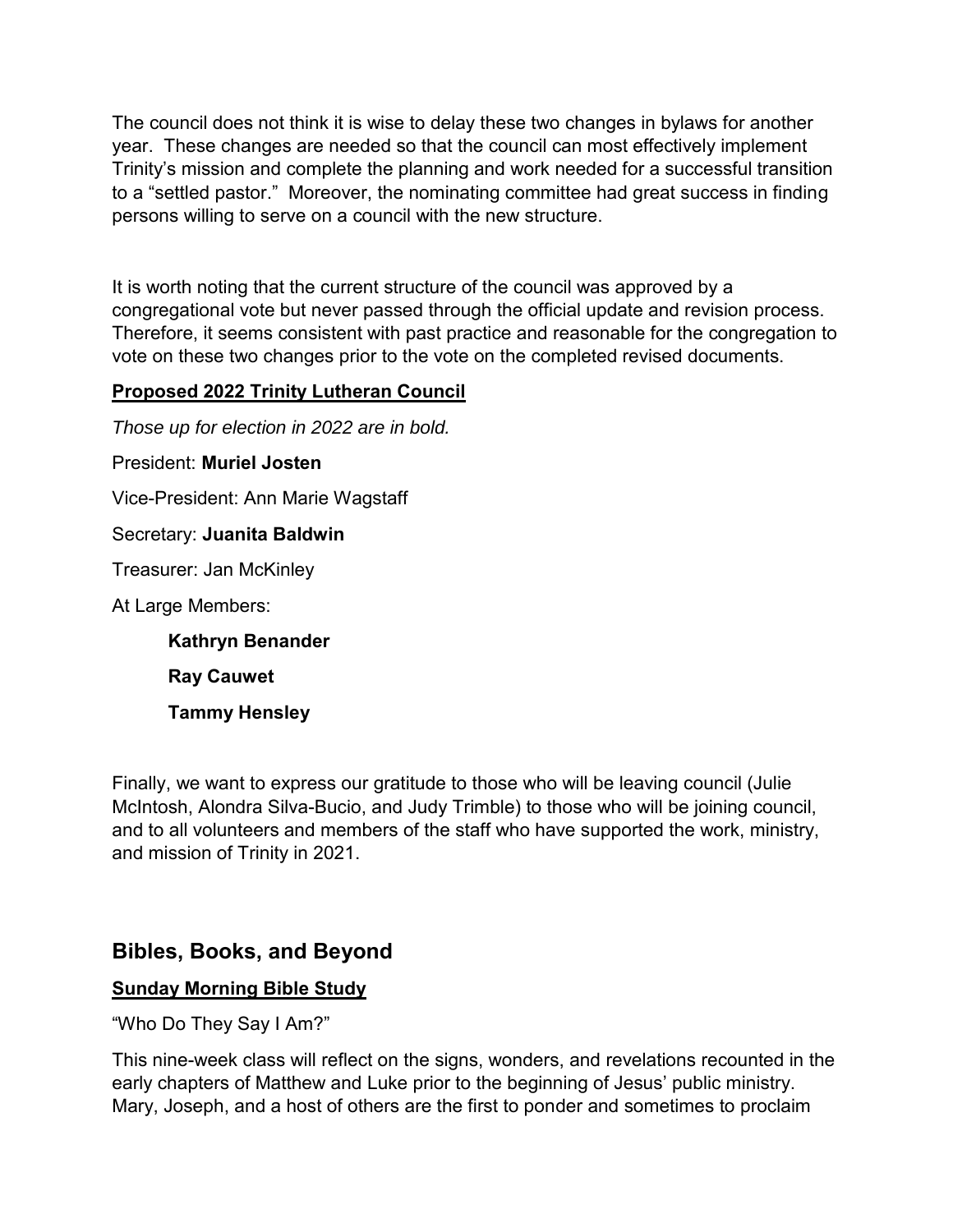answers to the question "Who do they say I am?" How might what they see, hear, and say deepen our own response to this key question? We meet in the Fellowship Hall at 9:45. All are invited and drop-ins are welcome.

> January 2—Joseph January 9—the Magi January 16—Zechariah and Elizabeth January 23—Mary January 30—Mary and Elizabeth February 6—The Shepherds February 13—Simeon February 20—Anna February 27—In the Temple with the boy Jesus

On March  $6<sup>th</sup>$  we will begin our Lenten Bible Study, "Journey to Jerusalem." This series will follow the role of the city of Jerusalem through Scripture from its first mention to the role it plays in the life of Jesus, the birth of the church, and the coming of the New Jerusalem.

# **Announcements**

## **Giving Envelopes**

There are still giving envelopes available for next year. They are in sets of twelve. If you are giving cash, please put your number on them to assist with providing you information for your tax deduction. If you do not have a number, we can assign one. Thank you!

### **Visitation**

We are receiving many requests for visitation and would love to provide this to those service for those who need it. Please call or email the office if you are able to help out.

### **Worship Assistants**

**We need Worship Assistants!** The sign-up sheets for February and March are on the Bulletin Board to the left of the women's restroom. We need volunteers for all positions. So far, no one has signed up for February or March. Please sign up for any position. We appreciate and thank those who have been helping.

#### **We also need volunteers to train for altar care/communion. Training will be provided.**

We are in need of additional volunteers to help run the IPad and multimedia during our live streaming services! **Without help it is difficult to continue to provide the live**